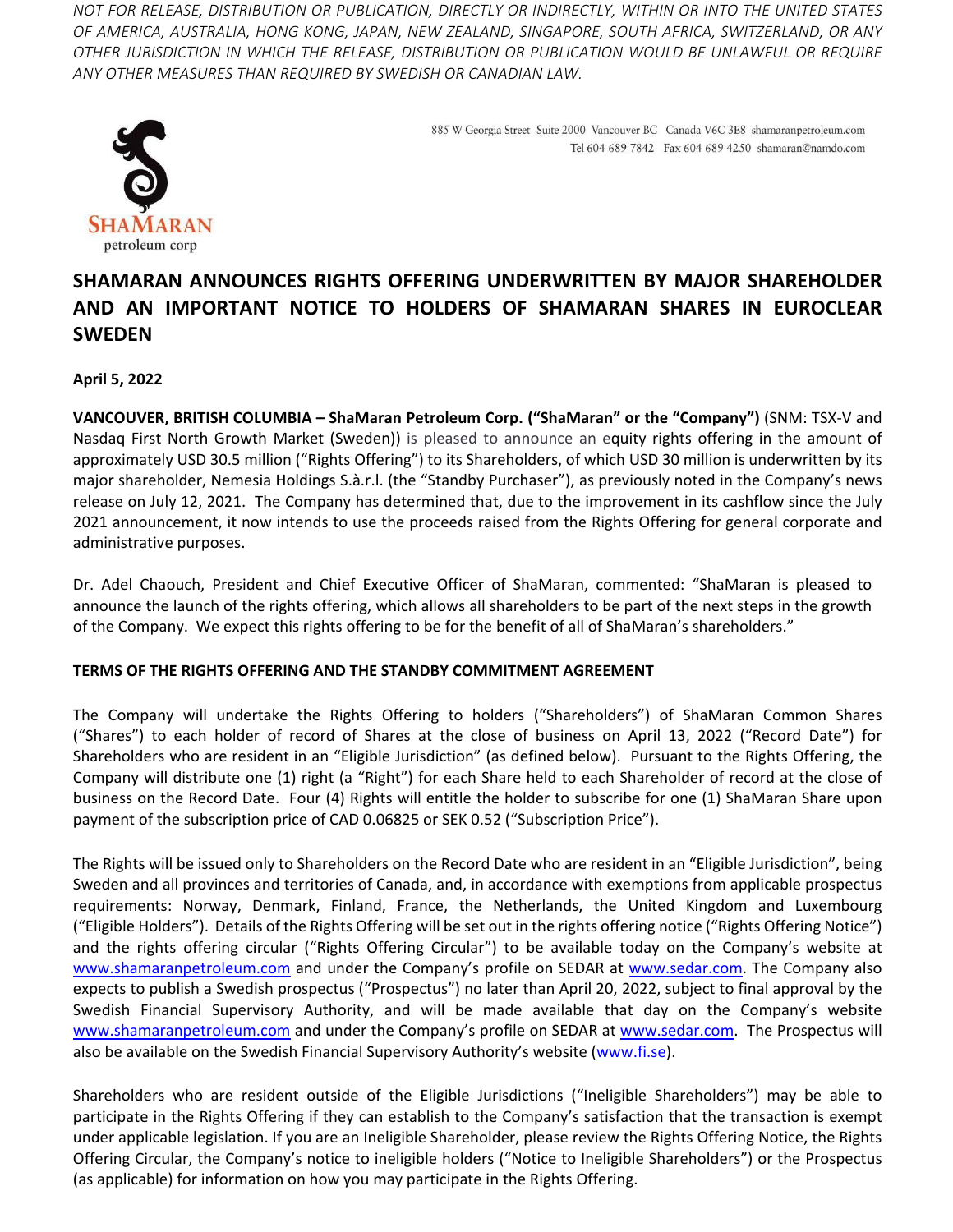The Standby Purchaser, who holds together with Zebra Holdings and Investments S.à.r.l., a combined 25.52% of the total outstanding Shares of the Company, is supporting this Rights Offering and has entered into a standby commitment agreement to purchase all equity securities of ShaMaran under the Rights Offering not otherwise subscribed for by other Rightsholders up to a commitment of USD 30 million (the "Standby Commitment Agreement"). The Standby Purchaser has not been granted any fee or other remuneration for this undertaking. The Standby Purchaser is a related party of the Company under Multilateral Instrument 61‐101 – Protection of Minority Security Holders in Special Transactions ("MI 61-101") because it holds, with its joint actor, more than 10% of the issued and outstanding Shares. The Rights Offering is not subject to the related party rules under MI 61‐101 based on a prescribed exception related to rights offerings.

The Rights will be listed for trading on TSX Venture Exchange ("TSX‐V") under the symbol SNM.RT and the Nasdaq First North Growth Market in Stockholm ("NASDAQ First North") under the symbol SNM.TR and will be exercisable from the date of mailing to Shareholders of the Rights Offering Notice, expected to occur on April 20, 2022.

The subscription period on Euroclear Sweden will end at 15:00 (CET) on May 16, 2022. The Rights Offering will expire at 14:00 (Eastern time) on May 20, 2022. Following the termination of the subscription period on Euroclear Sweden and the expiry of the Rights Offering, any Rights not exercised will expire, be void and will have no value. The right to subscribe for all of the Shares that can be initially purchased upon exercise of all Rights held by a Rightsholder is referred to as the "Basic Subscription Privilege". A Rightsholder who has exercised in full its Basic Subscription Privilege will be entitled to subscribe for additional Shares on a *pro rata* basis, if available, that were not otherwise subscribed for in the Rights Offering at the Subscription Price ("Additional Subscription Privilege").

# **NOTICE TO HOLDERS OF SHARES THROUGH EUROCLEAR SWEDEN**

Shareholders holding their Shares through Euroclear Sweden will not be able to subscribe for additional shares pursuant to the Additional Subscription Privilege (Sv. "Subsidiär teckning"). Shareholders who wish to subscribe for additional shares pursuant to the Additional Subscription Privilege must have their Shares registered in Canada to further participate in the 2022 Rights Offering according to the Canadian terms and conditions that are included in the Rights Offering Circular and Rights Offering Notice published today. A cross-border halt for the Shares will be implemented on April 12 - 13, 2022; hence, anyone re-registering their shares from Euroclear Sweden to Canada must ensure that the re-registration has been completed well before the cross-border halt commences on April 12, 2022. ShaMaran shareholders are advised to immediately contact their respective broker or nominee for further information on how to re‐register their Shares.

# **RIGHTS OFFERING TIMELINE (2022)**

|                                  | <b>HOLDERS OF SHARES IN</b><br><b>EUROCLEAR SWEDEN</b> | <b>REGISTERED HOLDERS OF SHARES AND BENEFICIAL</b><br><b>HOLDERS OF SHARES NOT ADMINISTERED BY</b><br><b>EUROCLEAR</b> |
|----------------------------------|--------------------------------------------------------|------------------------------------------------------------------------------------------------------------------------|
| Cross Border trading halt        | April 12-13                                            | April 12-13                                                                                                            |
| <b>Record Date</b>               | April 13                                               | April 13                                                                                                               |
| <b>Subscription Period</b>       | April $20 - May 16$                                    | April $20 - May 20$                                                                                                    |
| <b>Trading in Rights</b>         | April 20 - May 11                                      | April 20 - May 20                                                                                                      |
| <b>Expiry of Rights Offering</b> | May 16, 15:00 (CET)                                    | May 20, 14:00 (Eastern time)                                                                                           |

Further details on the Rights Offering and the procedures to be followed by Shareholders are included in the Rights Offering Circular, the Rights Offering Notice and the Notice to Ineligible Shareholders, copies of which are filed under the Company's profile on www.sedar.com and on the Company's website at www.shamaranpetroleum.com. The Prospectus will also include additional information and is, subject to approval by the Swedish Financial Supervisory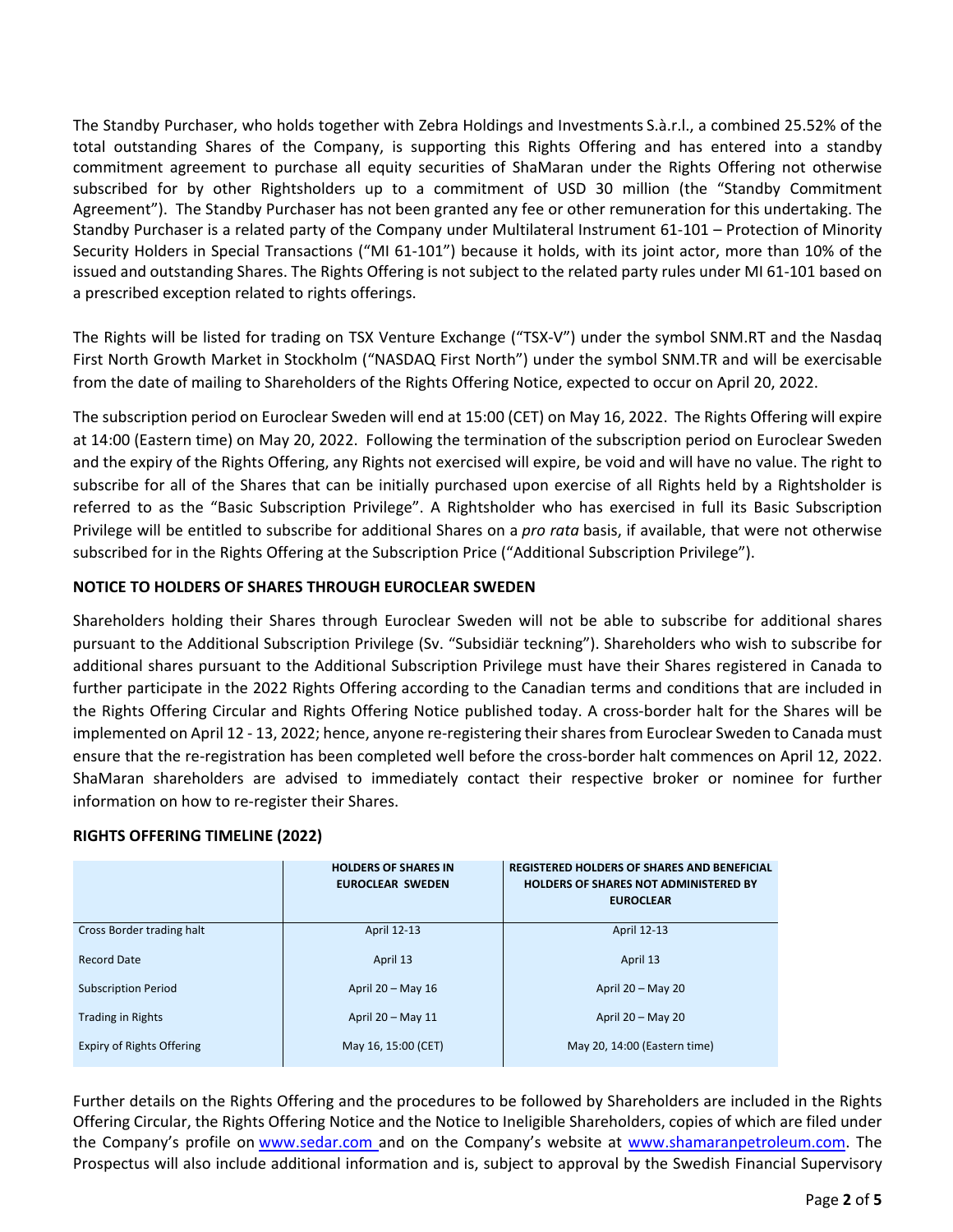Authority, expected to be published no later than April 20, 2022 under the Company's profile on www.sedar.com and on the Company's website at www.shamaranpetroleum.com.

# **OTHER**

This information is information that ShaMaran is obliged to make public pursuant to the EU Market Abuse Regulation. This information was submitted for publication, through the agency of the contact persons set out below, on April 5, 2022 at 3:30 a.m. ET. Arctic Securities AS (Swedish branch) is the Company's Certified Adviser on Nasdaq First North, +46 844 68 61 00, certifiedadviser@arctic.com.

Neither the TSX‐V nor its Regulation Services Provider (as that term is defined in the policies of the TSX‐V) accept responsibility for the adequacy or accuracy of this news release.

This news release does not constitute an offer to sell or the solicitation of an offer to buy any securities of the Company in any jurisdiction. There shall be no offer or sale of, or solicitation of an offer to buy, any securities referred to herein in any jurisdiction in which such offer, sale or solicitation would be unlawful.

The share subscription rights referred to herein, and any shares issuable upon exercise of such subscription rights, have not been and will not be registered under the United States Securities Act of 1933, as amended (the "1933 Act"), or any state securities laws, and may not be directly or indirectly offered, sold, resold or exercised, as applicable, in the United States or to, or for the account or benefit of, any U.S. person (as those terms are defined in Regulation S under the 1933 Act) unlessthey are registered under, or the transaction is exempt from the registration requirements of, the 1933 Act and applicable state securities laws.

Further information regarding the acquisition of TEPKRI and related financing transactions referred to in this news release is provided in the material change report of the Company dated July 22, 2021 filed with applicable securities regulatory authorities in Canada, a copy of each is available through the SEDAR website at www.sedar.com.

This news release has been prepared on the basis that any offer of securities in any Member State of the European Economic Area, other than Sweden, which hasimplemented the Prospectus Regulation (EU) (2017/1129, as amended, the "Prospectus Regulation") (each, a "Relevant Member State") will be made pursuant to an exemption under the Prospectus Regulation, asimplemented in that Relevant Member State, from the requirement to publish a prospectus for offers of securities. Accordingly any person making or intending to make any offer in that Relevant Member State of securities which are the subject of the offering contemplated in this news release, may only do so in circumstances in which no obligation arises for the Company of the Rights Issue to publish a prospectus pursuant to Article 3 of the Prospectus Regulation or supplement a prospectus pursuant to Article 23 of the Prospectus Regulation, in each case, in relation to such offer. The Company has not authorized, nor do it authorize, the making of any offer of the securities through any financial intermediary. The Company has not authorized, nor does it authorize, the making of any offer of securities in circumstances in which an obligation arises for the Company to publish or supplement a prospectus for such offer. This news release constitutes an advertisement in accordance with article 2 k of the Prospectus Regulation.

# **FORWARD LOOKING STATEMENTS**

This news release includes certain "forward-looking information" and "forward-looking statements" (collectively "Forward-*Looking Statements") within the meaning of applicable securities legislation. All statements, other than statements of* historical fact, included herein, including, without limitation, the timing of and other procedural matters associated with the Rights Offering; the closing of the Sarsang Acquisition, final KRG approval, the anticipated use of proceeds from the Rights Offering, the successful completion of the Rights Offering, the continued listing of the Shares in the capital of the Company on NASDAQ First North and the TSX-V, liquidity and working capital, the effects of the Sarsang Acquisition on ShaMaran's business, development and prospects and the Company's business goals and objectives are Forward-Looking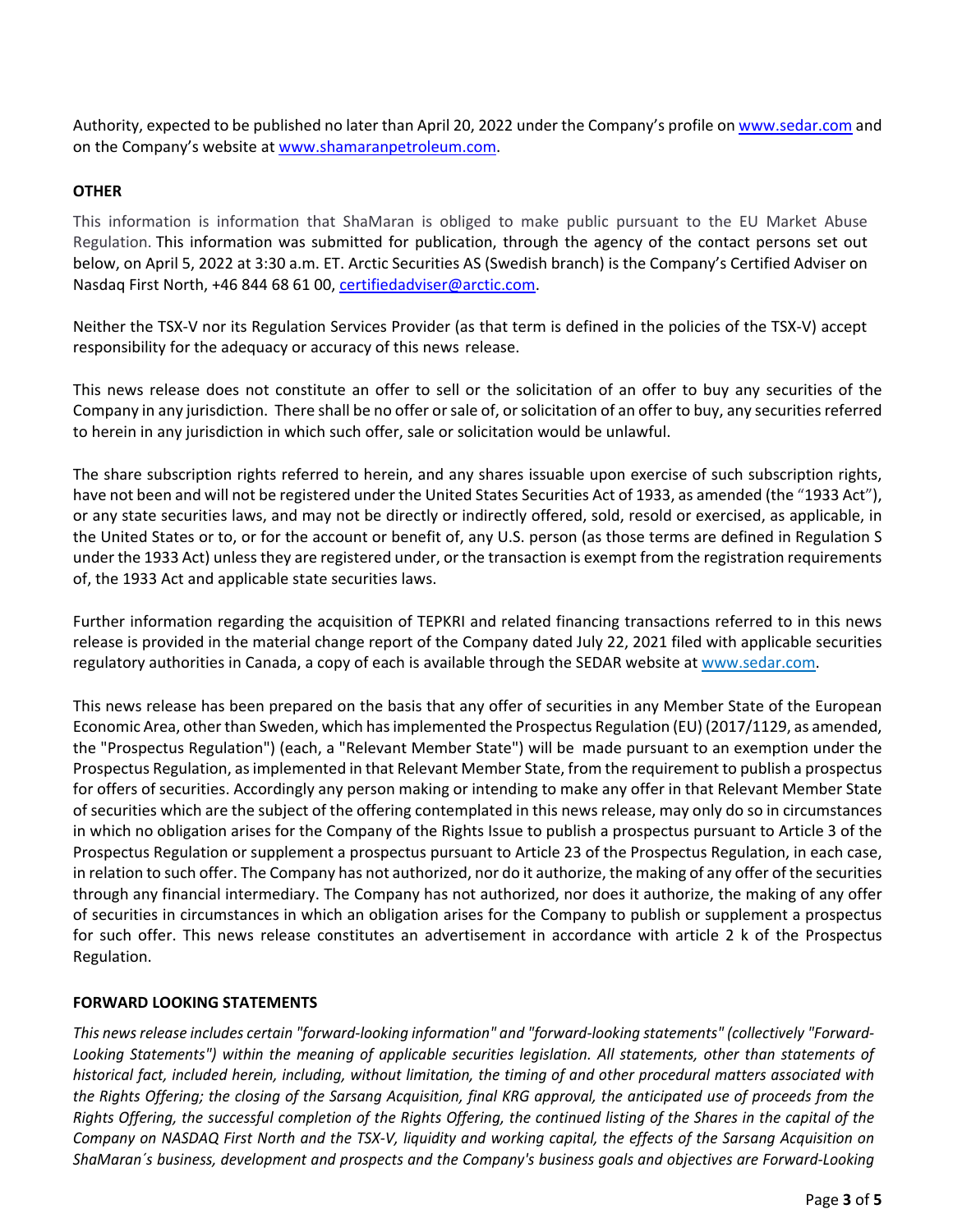*Statements. Forward‐Looking Statements are frequently, but not always, identified by words such as "expects", "anticipates", "believes", "intends", "estimates", "potential", "possible", and similar expressions, or statements that events, conditions, or results "will", "may", "could", or "should" occur or be achieved.*

Forward-Looking Statements involve various risks and uncertainties. There can be no assurance that such statements will prove to be accurate, and actual results and future events could differ materially from those anticipated in such statements. Important factors that could cause actual results to differ materially from the Company's expectations include: commodity price fluctuations; uncertainty with the estimates of the quantities and quality of reserves and resources; risks related to the Company's ability to continue production and generate revenues; risks related to the disruption of infrastructure; risks related to political instability in Kurdistan; risks related to dependence on third parties for the development of projects; *equipment breakdowns, labour disputes, non‐compliance with permit requirements or other unanticipated difficulties with* or interruptions in development; the uncertainties involving the economic viability of developing contingent or prospective resources in the Atrush block and the Sarsang block (following completion of the Sarsang acquisition); risks pertaining to the outbreak of the global pandemics, including COVID-19; government regulation of operations; environmental risks; prices for energy inputs, labour, materials, supplies and services; and risks associated with the validity of petroleum contracts in Kurdistan. In particular, these statements involve assumptions made with regard to the Company's ability to close the Sarsang Acquisition, the commercial viability of the Atrush and Sarsang block, the future demand and prices pertaining to oil and gas, the timely payment for oil deliveries from the KRG and that neither the Federal Government of Iraq's court decision implying that the KRG's production sharing contracts should be voided or amended, nor the KRG's order for the cessation of flaring, will be enforced in ways that will have a significant negative impact on ShaMaran's operations. The Company's Forward-Looking Statements reflect the beliefs, opinions, and projections on the date the statements are made. The Company assumes no obligation to update the Forward-Looking Statements or beliefs, opinions, *projections, or other factors, should they change, except as required by law.*

The Covid-19 virus and the restrictions and disruptions related to it have had a drastic adverse effect on the world demand for, and prices of, oil and gas as well as the market price of the shares of oil and gas companies generally, including the Company's Shares. There can be no assurance that these adverse effects will not continue or that commodity prices will not decrease or remain volatile in the future. These factors are beyond the control of ShaMaran and it is difficult to assess how these, and other factors, will continue to affect the Company and the market price of ShaMaran's Shares. In light of the current situation, as at the date of this news release, the Company continues to review and assess its business plans and assumptions regarding the business environment, as well as its estimates of future production, cash flows, operating *costs, and capital expenditures.*

# **ABOUT SHAMARAN**

ShaMaran is a Kurdistan focused oil development and exploration company which holds a 27.6% interest, through its wholly‐owned subsidiary General Exploration Partners, Inc., in the Atrush Block and as announced in the Company's news release of July 12, 2021 upon successful closing of the acquisition from a TotalEnergies' affiliate will then also hold an 18% interest through its then wholly-owned subsidiary TEPKRI Sarsang A/S in the Sarsang Block.

ShaMaran is a Canadian oil and gas company listed on the TSX‐V and the Nasdaq First North under the symbol "SNM" and is part of the "Lundin Group of Companies".